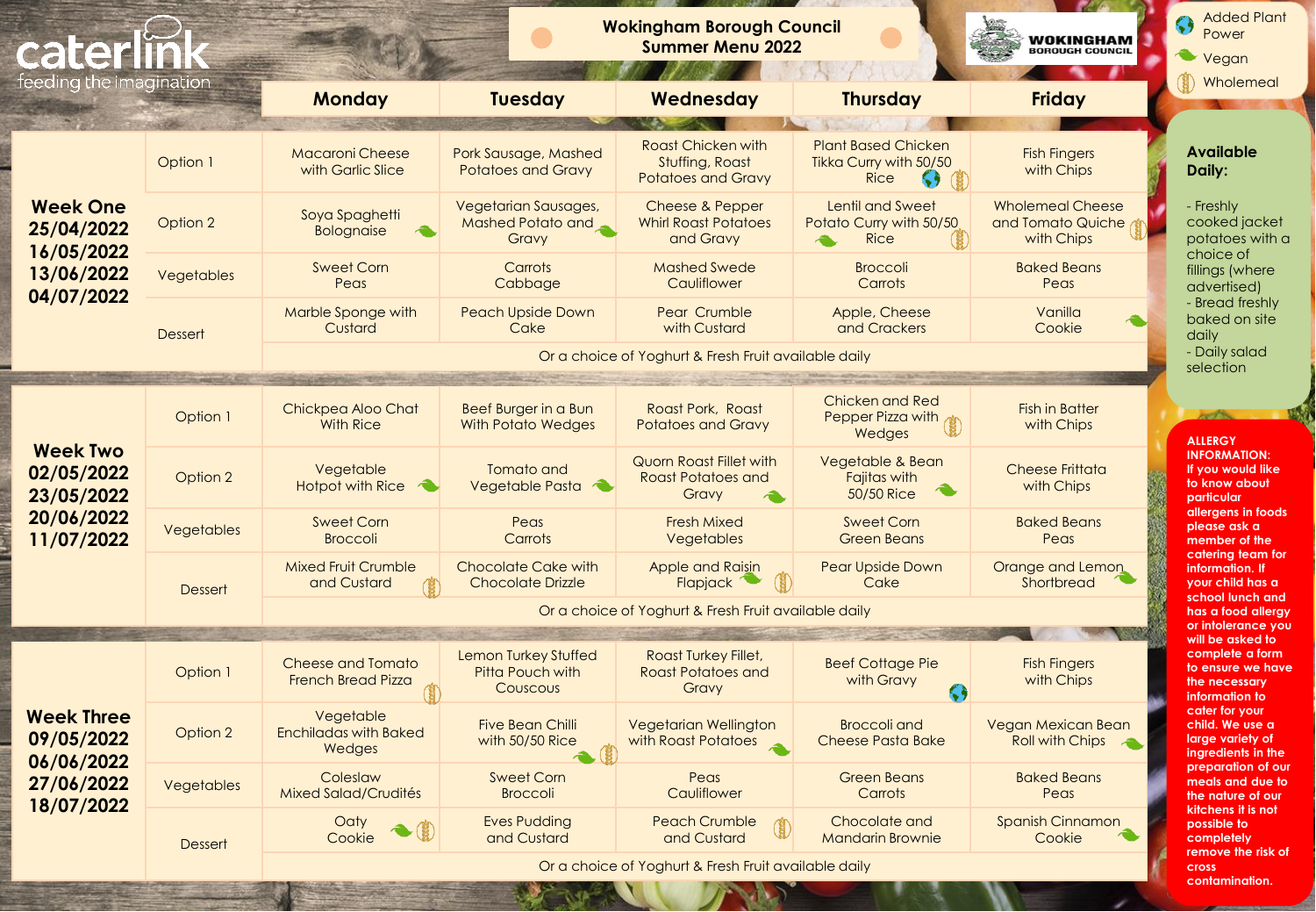| cater                           |                   |                                                                                      | Wokingham Borough Council Summer Menu 2022 - NGCI Menu                               | WOKINGHAM<br><b>BOROUGH COUNCIL</b>                                                  | <b>Added Plant</b><br>$\bullet$<br>Power<br>Vegan                                    |                                            |                                                                                   |
|---------------------------------|-------------------|--------------------------------------------------------------------------------------|--------------------------------------------------------------------------------------|--------------------------------------------------------------------------------------|--------------------------------------------------------------------------------------|--------------------------------------------|-----------------------------------------------------------------------------------|
| feeding the imagination         |                   | <b>Monday</b>                                                                        | <b>Tuesday</b>                                                                       | Wednesday                                                                            | <b>Thursday</b>                                                                      | <b>Friday</b>                              | Wholemeal                                                                         |
|                                 | Option 1          | <b>NGCI Macaroni Cheese</b><br>(No Garlic Bread)                                     | Vegetarian Sausages,<br><b>Mashed Potato and</b><br>Gravy                            | Roast Chicken (No<br><b>Stuffing)</b> with Roast<br><b>Potatoes and Gravy</b>        | <b>Jacket Potato with Baked</b><br><b>Beans, Cheese or Tuna</b><br><b>Mayonnaise</b> | <b>NGCI MSC Fish Fingers</b><br>with Chips | Chef's Special                                                                    |
| <b>Week One</b><br>25/04/2022   | Option 2          | <b>Jacket Potato with Baked</b><br><b>Beans, Cheese or Tuna</b><br><b>Mayonnaise</b> | Jacket Potato with Baked<br><b>Beans, Cheese or Tuna</b><br><b>Mayonnaise</b>        | <b>Jacket Potato with Baked</b><br><b>Beans, Cheese or Tuna</b><br><b>Mayonnaise</b> | <b>Jacket Potato with Baked</b><br><b>Beans, Cheese or Tuna</b><br><b>Mayonnaise</b> |                                            | <b>Available</b><br>Daily:                                                        |
| 16/05/2022<br>13/06/2022        | Vegetables        | <b>Sweet Corn</b><br>Peas                                                            | <b>Carrots</b><br>Cabbage                                                            | <b>Smashed Swede</b><br>Cauliflower                                                  | <b>Broccoli</b><br>Carrots                                                           | <b>Baked Beans</b><br>Peas                 | - Freshly<br>cooked jacket                                                        |
| 04/07/2022                      | <b>Dessert</b>    | <b>NGCI Italian Chocolate</b><br><b>Cake with Custard</b>                            | <b>NGCI Italian</b><br><b>Vanilla Cake</b>                                           | <b>NGCI Crumble Topping</b><br>with Pear Filling and<br>Custard                      | Apple & Cheese<br>(No Crackers)                                                      | <b>NGCI Vanilla Shortbread</b>             | potatoes with a<br>choice of<br>fillings (where<br>advertised)                    |
|                                 |                   |                                                                                      |                                                                                      | Or a choice of Yoghurt & Fresh Fruit available daily                                 |                                                                                      |                                            | - Bread freshly<br>baked on site                                                  |
|                                 | Option 1          | Vegetable Hotpot with<br><b>Rice</b>                                                 | <b>Beef Burger</b><br>with Potato Wedges<br>(No Bun)                                 | Roast Pork, Roast Potatoes <b>NGCI Chicken and Red</b><br>and Gravy                  | <b>Pepper Pizza with Wedges</b>                                                      | <b>NGCI MSC Fish Fingers</b><br>with Chips | daily<br>- Daily salad<br>selection                                               |
| <b>Week Two</b><br>02/05/2022   | Option 2          | <b>Jacket Potato with Baked</b><br><b>Beans, Cheese or Tuna</b><br><b>Mayonnaise</b> | Jacket Potato with Baked<br><b>Beans, Cheese or Tuna</b><br><b>Mayonnaise</b>        | Jacket Potato with Baked<br><b>Beans, Cheese or Tuna</b><br><b>Mayonnaise</b>        | <b>Jacket Potato with Baked</b><br><b>Beans, Cheese or Tuna</b><br><b>Mayonnaise</b> | <b>Cheese Frittata</b><br>with Chips       | <b>ALLERGY</b><br><b>INFORMATION:</b>                                             |
| 23/05/2022<br>20/06/2022        | <b>Vegetables</b> | <b>Sweet Corn</b><br><b>Broccoli</b>                                                 | Peas<br><b>Carrots</b>                                                               | <b>Fresh Mixed</b><br>Vegetables                                                     | <b>Sweet Corn</b><br><b>Green Beans</b>                                              | <b>Baked Beans</b><br>Peas                 | If you would like<br>to know about                                                |
| 11/07/2022                      | <b>Dessert</b>    | <b>NGCI Crumble Topping</b><br>with Mixed Fruit Filling and<br>Custard               | <b>NGCI Italian Chocolate</b><br><b>Cake with Chocolate</b><br><b>Drizzle</b>        | <b>NGCI Chocolate</b><br><b>Shortbread</b>                                           | <b>NGCI Italian Vanilla Cake</b><br>with Pears                                       | <b>NGCI Vanilla Shortbread</b>             | particular<br>allergens in foods<br>please ask a<br>member of the                 |
|                                 |                   |                                                                                      |                                                                                      | Or a choice of Yoghurt & Fresh Fruit available daily                                 |                                                                                      |                                            | catering team for<br>information. If<br>your child has a                          |
|                                 | Option 1          | <b>NGCI Cheese &amp; Tomato</b><br>Pizza                                             | <b>Jacket Potato with Baked</b><br><b>Beans, Cheese or Tuna</b><br><b>Mayonnaise</b> | Roast Turkey Fillet, Roast<br><b>Potatoes &amp; Gravy</b>                            | <b>NGCI Broccoli Pasta Bake</b>                                                      | <b>NGCI MSC Fish Fingers</b><br>with Chips | school lunch and<br>has a food allergy<br>or infolerance you<br>will be asked to  |
| <b>Week Three</b><br>09/05/2022 | Option 2          | <b>Jacket Potato with Baked</b><br><b>Beans, Cheese or Tuna</b><br><b>Mayonnaise</b> | Jacket Potato with Baked<br><b>Beans, Cheese or Tuna</b><br><b>Mayonnaise</b>        | Jacket Potato with Baked<br><b>Beans, Cheese or Tuna</b><br><b>Mayonnaise</b>        | <b>Jacket Potato with Baked</b><br><b>Beans, Cheese or Tuna</b><br><b>Mayonnaise</b> |                                            | complete a form<br>to ensure we have<br>the necessary<br>information to           |
| 06/06/2022<br>27/06/2022        | Vegetables        | Coleslaw<br><b>Mixed Salad</b>                                                       | <b>Sweet Corn</b><br><b>Broccoli</b>                                                 | <b>Peas Cauliflower</b>                                                              | <b>Green Beans</b><br>Carrots                                                        | <b>Baked Beans</b><br>Peas                 | cater for your<br>child. We use a<br>large variety of                             |
| 18/07/2022                      | <b>Dessert</b>    | <b>NGCI Vanilla</b><br><b>Shortbread</b>                                             | <b>NGCI Italian Vanilla Cake</b><br>with Custard                                     | <b>NGCI Crumble Topping</b><br>with Peach Filling and<br>Custard                     | <b>NGCI Italian Chocolate</b><br><b>Cake</b>                                         | <b>NGCI Chocolate</b><br><b>Shortbread</b> | ingredients in the<br>preparation of our<br>meals and due to<br>the nature of our |
|                                 |                   |                                                                                      |                                                                                      | Or a choice of Yoghurt & Fresh Fruit available daily                                 |                                                                                      |                                            | kitchens it is not<br>possible to                                                 |

**completely remove the risk of cross contamination.**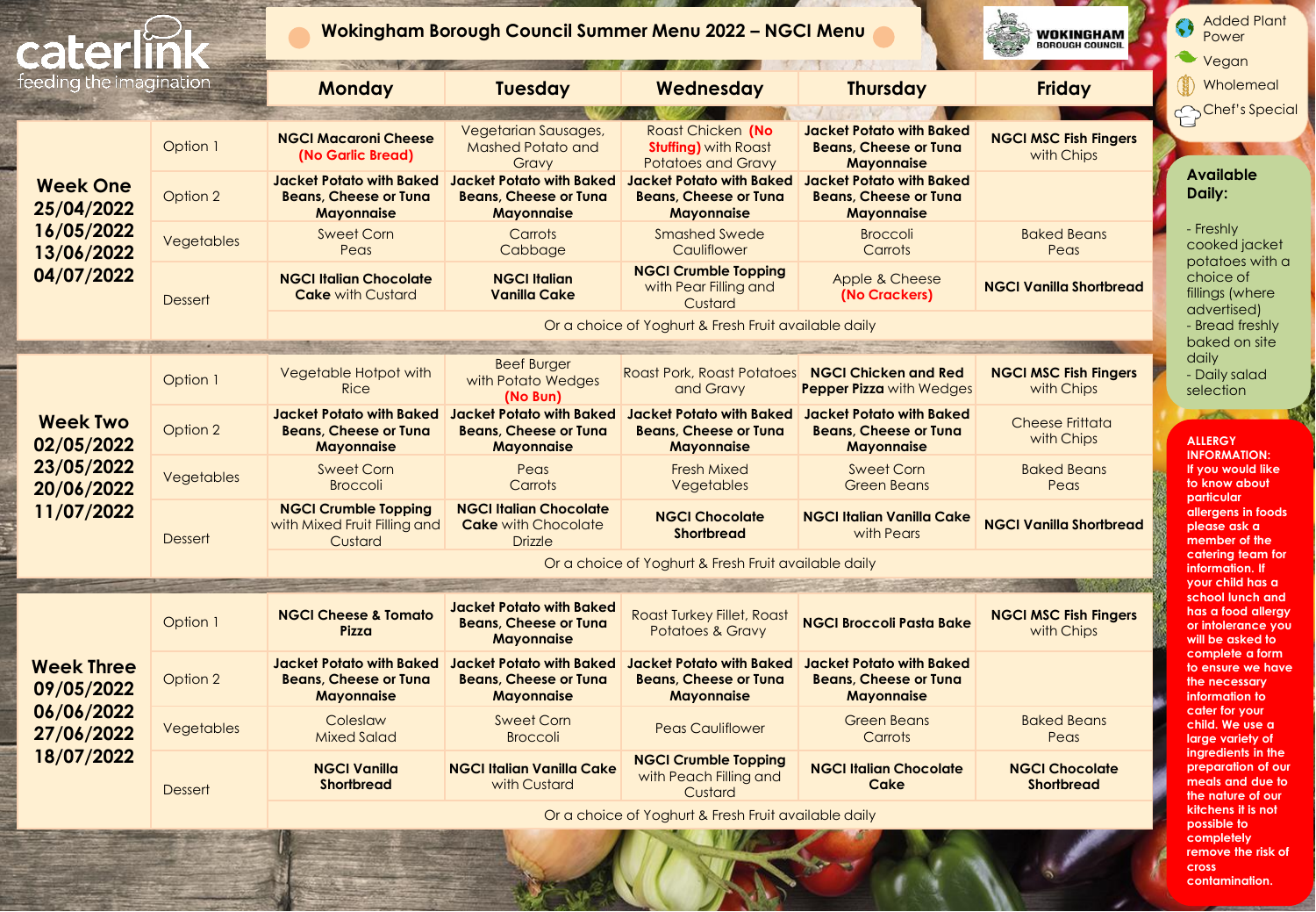| cater                           |                |                                                           | Wokingham Borough Council Summer Menu 2022 - Egg Free     |                                                                    | WOKINGHAM<br><b>ROROUGH COUNCIL</b>               | <b>Added Plant</b><br>Power<br>Vegan                   |                                                                                |
|---------------------------------|----------------|-----------------------------------------------------------|-----------------------------------------------------------|--------------------------------------------------------------------|---------------------------------------------------|--------------------------------------------------------|--------------------------------------------------------------------------------|
| feeding the imagination         |                | <b>Monday</b>                                             | <b>Tuesday</b>                                            | Wednesday                                                          | <b>Thursday</b>                                   | <b>Friday</b>                                          | Wholemeal                                                                      |
|                                 |                |                                                           |                                                           |                                                                    |                                                   |                                                        | Chef's Special                                                                 |
|                                 | Option 1       | <b>Macaroni Cheese with</b><br><b>Garlic Bread</b>        |                                                           | Roast Chicken with<br><b>Stuffing, Roast Potatoes</b><br>and Gravy | Chicken Tikka Curry<br>with 50/50 Rice            | Fish Fingers/ Salmon Fish<br><b>Fingers with Chips</b> |                                                                                |
| <b>Week One</b><br>25/04/2022   | Option 2       | Soya Spaghetti<br><b>Bolognaise</b>                       | Vegetarian Sausages,<br><b>Mashed Potato and</b><br>Gravy | <b>Cheese &amp; Pepper Whirl</b><br>with Roast Potatoes &<br>Gravy | Lentil and Sweet Potato<br>Curry with 50/50 Rice  |                                                        | <b>Available</b><br>Daily:                                                     |
| 16/05/2022<br>13/06/2022        | Vegetables     | Sweet Corn<br>Peas                                        | Carrots<br>Cabbage                                        | <b>Smashed Swede</b><br>Cauliflower                                | <b>Broccoli</b><br>Carrots                        | <b>Baked Beans</b><br>Peas                             | - Freshly<br>cooked jacket<br>potatoes with a                                  |
| 04/07/2022                      | <b>Dessert</b> | <b>NGCI Italian Chocolate</b><br><b>Cake with Custard</b> | <b>NGCI Italian Vanilla Cake</b><br>with Peaches          | Pear Crumble and<br>Custard                                        | Apple, Cheese and<br><b>Crackers</b>              | Vanilla Cookie                                         | choice of<br>fillings (where                                                   |
|                                 |                |                                                           |                                                           | Or a choice of Yoghurt & Fresh Fruit available daily               |                                                   |                                                        | advertised)<br>- Bread freshly                                                 |
|                                 |                |                                                           |                                                           |                                                                    |                                                   |                                                        | baked on site                                                                  |
|                                 | Option 1       | Chickpea Aloo Chat<br>with Rice                           |                                                           | Roast Pork, Roast Potatoes Chicken and Red Pepper<br>and Gravy     | <b>Pizza with Wedges</b>                          | <b>Fish in Batter</b><br>with Chips                    | daily<br>- Daily salad                                                         |
| <b>Week Two</b><br>02/05/2022   | Option 2       | <b>Vegetable Hotpot</b><br>with Rice                      | Tomato and<br>Vegetable Pasta                             | Quorn Roast Fillet with<br><b>Roast Potatoes and</b><br>Gravy      | Vegetable & Bean Fajitas<br>with Rice             |                                                        | selection                                                                      |
| 23/05/2022<br>20/06/2022        | Vegetables     | <b>Sweet Corn</b><br><b>Broccoli</b>                      | Peas<br>Carrots                                           | <b>Fresh Mixed</b><br>Vegetables                                   | <b>Sweet Corn Green</b><br><b>Beans</b>           | <b>Baked Beans</b><br>Peas                             | <b>ALLERGY</b><br><b>INFORMATION:</b><br>If you would like                     |
| 11/07/2022                      | <b>Dessert</b> |                                                           |                                                           |                                                                    |                                                   |                                                        | to know about<br>particular<br>allergens in foods<br>please ask a              |
|                                 |                | Or a choice of Yoghurt & Fresh Fruit available daily      |                                                           |                                                                    |                                                   |                                                        |                                                                                |
|                                 |                |                                                           |                                                           |                                                                    |                                                   |                                                        | catering team for<br>information. If                                           |
|                                 | Option 1       | Cheese and Tomato<br><b>French Bread Pizza</b>            | Lemon Turkey Stuffed Pitta<br><b>Pouch with Couscous</b>  | <b>Roast Turkey Fillet, Roast</b><br><b>Potatoes &amp; Gravy</b>   | Cottage Pie<br>with Gravy                         | <b>Fish Fingers</b><br>with Chips                      | your child has a<br>school lunch and<br>has a food allergy                     |
| <b>Week Three</b><br>09/05/2022 | Option 2       | <b>Vegetable Enchiladas</b><br>with Wedges                | Five Bean Chilli with 50/50<br><b>Rice</b>                | <b>Vegetarian Wellington</b><br>with Roast Potatoes                | <b>Broccoli &amp; Cheese Pasta</b><br><b>Bake</b> | Vegan Mexican Bean Roll<br>with Chips                  | or infolerance you<br>will be asked to<br>complete a form<br>to ensure we have |
| 06/06/2022<br>27/06/2022        | Vegetables     | <b>No Coleslaw</b><br><b>Mixed Salad</b>                  | <b>Sweet Corn</b><br><b>Broccoli</b>                      | Peas<br>Cauliflower                                                | <b>Green Beans</b><br>Carrots                     | <b>Baked Beans</b><br>Peas                             | the necessary<br>information to<br>cater for your                              |
| 18/07/2022                      | <b>Dessert</b> | Mixed Fruit Crumble and<br>Custard                        | <b>NGCI Italian</b><br><b>Chocolate Cake</b>              | Apple and Raisin<br>Flapjack                                       | <b>NGCI Italian Vanilla Cake</b><br>with Pears    | Orange and Lemon<br>Shortbread                         | child. We use a<br>large variety of<br>ingredients in the                      |
|                                 |                |                                                           |                                                           | Or a choice of Yoghurt & Fresh Fruit available daily               |                                                   |                                                        | preparation of our<br>meals and due to                                         |
|                                 |                |                                                           |                                                           |                                                                    |                                                   |                                                        | the nature of our<br>kitchens it is not                                        |

**cross contamination.**

**possible to completely remove the risk of**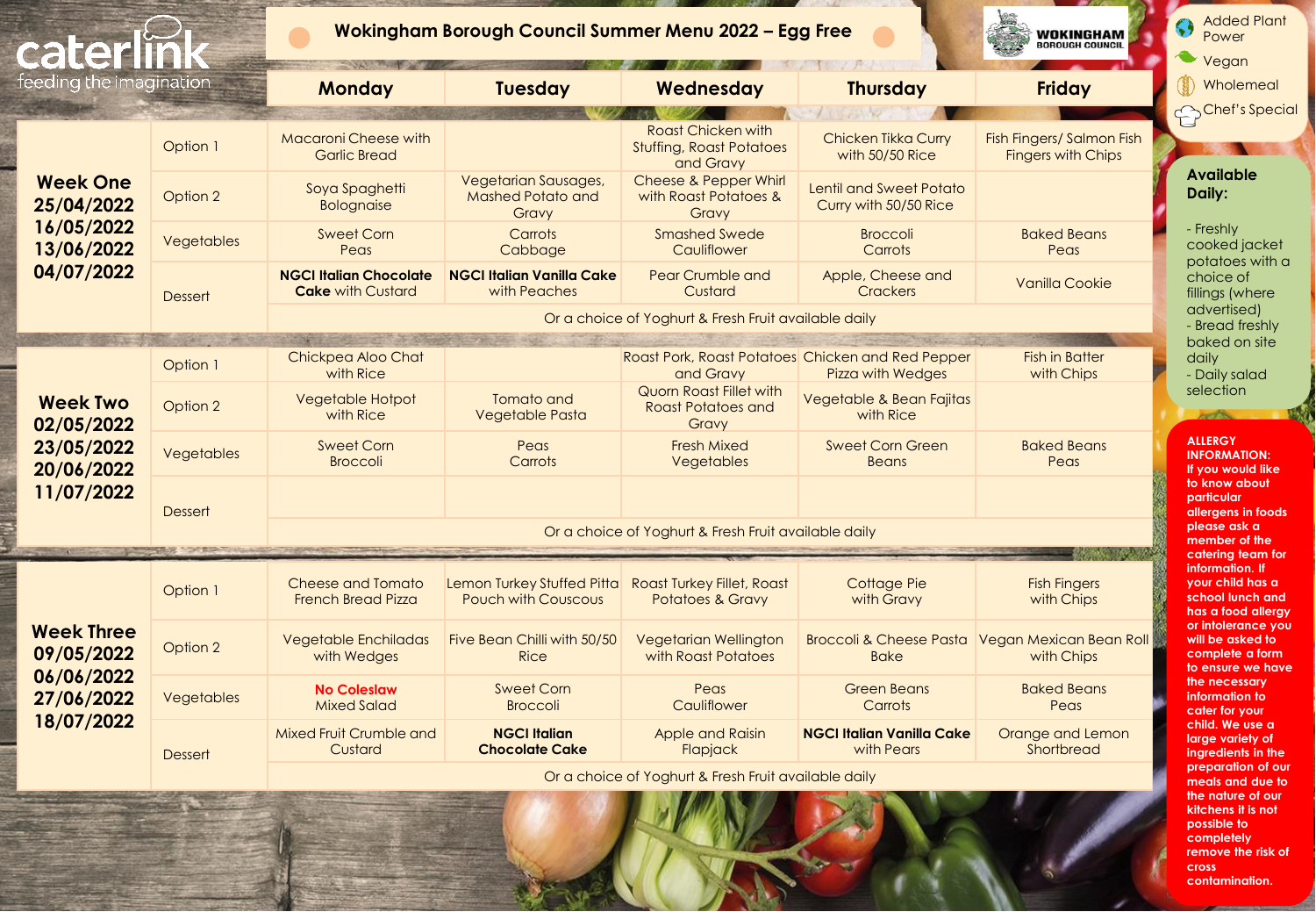| caterl                                                      |                        |                                                           | Wokingham Borough Council Summer Menu 2022 - Egg & Milk Free | <b>WOKINGHAM</b><br>BOROUGH COUNCIL                                                   | <b>Added Plant</b><br>Power<br>Vegan                    |                                                        |                                                                                           |
|-------------------------------------------------------------|------------------------|-----------------------------------------------------------|--------------------------------------------------------------|---------------------------------------------------------------------------------------|---------------------------------------------------------|--------------------------------------------------------|-------------------------------------------------------------------------------------------|
| feeding the imagination                                     |                        | <b>Monday</b>                                             | <b>Tuesday</b>                                               | Wednesday                                                                             | <b>Thursday</b>                                         | <b>Friday</b>                                          | Wholemeal                                                                                 |
| <b>Week One</b>                                             | Option 1               | Soya Spaghetti<br><b>Bolognaise</b>                       | Vegetarian Sausages,<br>Mashed Potato and<br>Gravy           | <b>Roast Chicken with</b><br><b>Stuffing, Roast Potatoes</b><br>and Gravy             | <b>Lentil and Sweet Potato</b><br>Curry with 50/50 Rice | Fish Fingers/ Salmon Fish<br><b>Fingers with Chips</b> | Chef's Special<br><b>Available</b>                                                        |
| 25/04/2022<br>16/05/2022<br>13/06/2022                      | Option 2<br>Vegetables | <b>Sweet Corn</b><br>Peas                                 | Carrots<br>Cabbage                                           | <b>Smashed Swede</b><br>Cauliflower                                                   | <b>Broccoli</b><br>Carrots                              | <b>Baked Beans</b><br>Peas                             | Daily:<br>- Freshly<br>cooked jacket                                                      |
| 04/07/2022                                                  | <b>Dessert</b>         | <b>NGCI Italian Chocolate</b><br><b>Cake (No Custard)</b> | <b>NGCI Italian Vanilla Cake</b><br>with Peaches             | <b>Pear Crumble</b><br>(No Custard)                                                   | <b>Apple and Crackers</b><br>(No Cheese)                | Vanilla Cookie                                         | potatoes with a<br>choice of                                                              |
|                                                             |                        |                                                           |                                                              | Or a choice of Yoghurt & Fresh Fruit available daily                                  |                                                         |                                                        | fillings (where<br>advertised)                                                            |
|                                                             | Option 1               | Chickpea Aloo Chat<br>with Rice                           |                                                              | <b>Roast Pork, Roast Potatoes</b><br>and Gravy                                        |                                                         | <b>Fish in Batter</b><br>with Chips                    | - Bread freshly<br>baked on site<br>dailv                                                 |
| <b>Week Two</b>                                             | Option 2               | Vegetable Hotpot<br>with Rice                             | Tomato and<br>Vegetable Pasta                                | Quorn Roast Fillet with<br><b>Roast Potatoes and Gravy</b>                            | Vegetable & Bean Fajitas<br>with Rice                   |                                                        | - Daily salad<br>selection                                                                |
| 02/05/2022<br>23/05/2022                                    | Vegetables             | <b>Sweet Corn</b><br><b>Broccoli</b>                      | Peas<br>Carrots                                              | <b>Fresh Mixed</b><br>Vegetables                                                      | <b>Sweet Corn Green</b><br><b>Beans</b>                 | <b>Baked Beans</b><br>Peas                             | <b>ALLERGY</b>                                                                            |
| 20/06/2022<br>11/07/2022                                    | <b>Dessert</b>         | <b>Mixed Fruit Crumble</b><br>(No Custard)                | <b>NGCI Italian Chocolate</b><br>Cake                        | Apple and Raisin<br>Flapjack                                                          | <b>NGCI Italian Vanilla Cake</b><br>with Pears          | Orange and Lemon<br>Shortbread                         | <b>INFORMATION:</b><br>If you would like<br>to know about                                 |
|                                                             |                        | Or a choice of Yoghurt & Fresh Fruit available daily      |                                                              |                                                                                       |                                                         |                                                        |                                                                                           |
| <b>Week Three</b><br>09/05/2022<br>06/06/2022<br>27/06/2022 | Option 1               |                                                           |                                                              | <b>Roast Turkey Fillet, Roast</b><br><b>Potatoes &amp; Gravy</b>                      | Cottage Pie<br>with Gravy                               | <b>Fish Fingers</b><br>with Chips                      | please ask a<br>member of the<br>catering team for<br>information. If<br>your child has a |
|                                                             | Option 2               | Vegetable Enchiladas (No<br><b>Cheese)</b> with Wedges    | <b>Five Bean Chilli</b><br>with 50/50 Rice                   | Vegetarian Wellington<br>with Roast Potatoes                                          |                                                         | Vegan Mexican Bean Roll<br>with Chips                  | school lunch and<br>has a food allergy<br>or infolerance you<br>will be asked to          |
|                                                             | Vegetables             | <b>No Coleslaw</b><br><b>Mixed Salad</b>                  | <b>Sweet Corn</b><br><b>Broccoli</b>                         | Peas<br>Cauliflower                                                                   | <b>Green Beans</b><br>Carrots                           | <b>Baked Beans</b><br>Peas                             | complete a form<br>to ensure we have<br>the necessary                                     |
| 18/07/2022                                                  | <b>Dessert</b>         | <b>Oaty Cookie</b>                                        | <b>NGCI Italian Vanilla Cake</b><br>(No Custard)             | <b>Peach Crumble</b><br>(No Custard)                                                  | <b>NGCI Italian Chocolate</b><br>Cake                   | <b>Spanish Cinnamon</b><br>Cookie                      | information to<br>cater for your<br>child. We use a                                       |
|                                                             |                        |                                                           |                                                              | Or a choice of Yoghurt & Fresh Fruit available daily<br>$1.7$ M $2.1$ M $2.3$ M $3.3$ |                                                         |                                                        | large variety of<br>ingredients in the<br>preparation of our                              |

**preparation of our meals and due to the nature of our kitchens it is not possible to completely remove the risk of cross** 

**contamination.**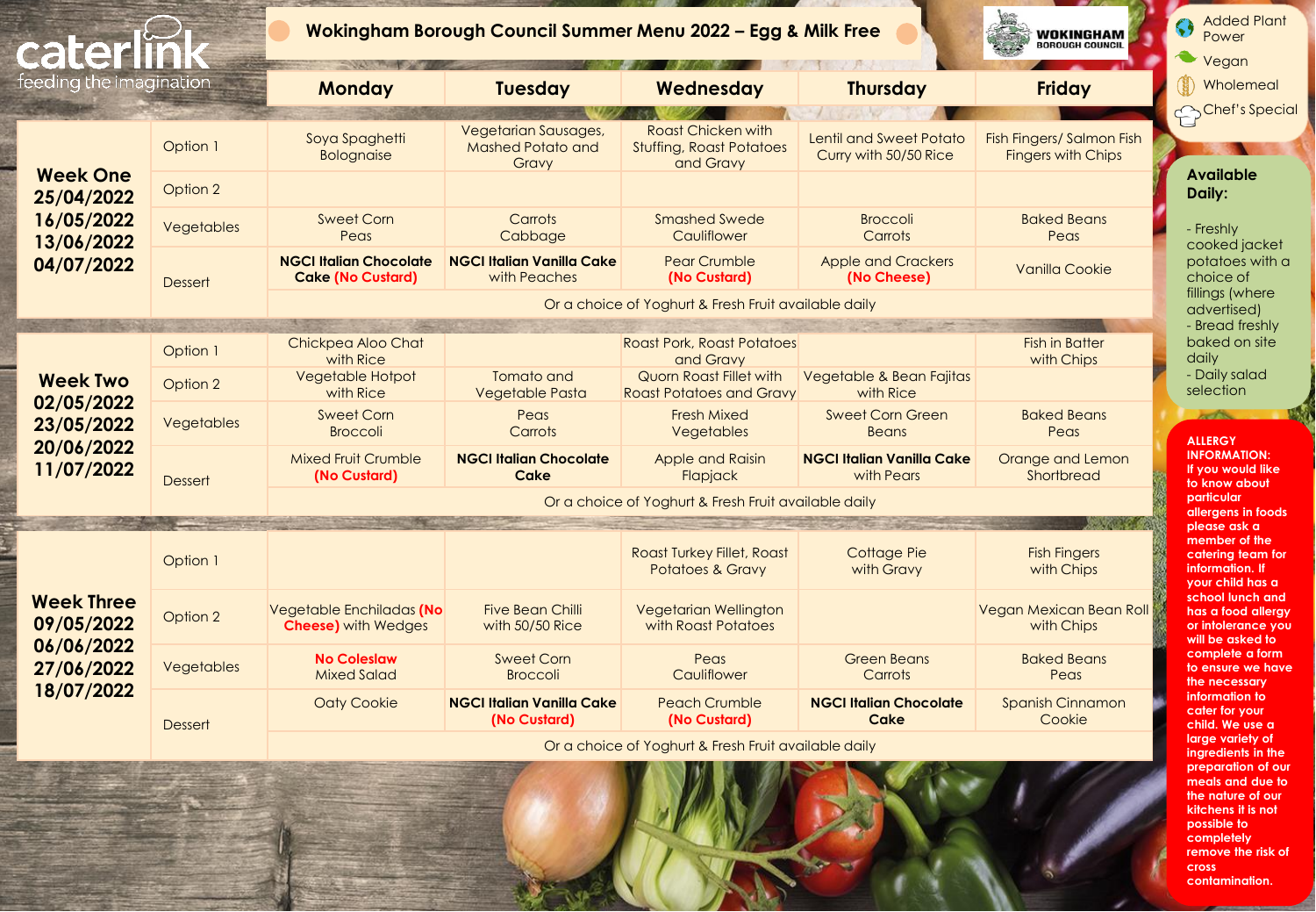| cater                                                       |                | <b>Wokingham Borough Council Summer Menu 2022 - Milk Free</b> | WOKINGHAM<br><b>SOROUGH COUNCIL</b>                       | <b>Added Plant</b><br>Çi<br>Power<br>Vegan                                |                                                  |                                                        |                                                                                 |
|-------------------------------------------------------------|----------------|---------------------------------------------------------------|-----------------------------------------------------------|---------------------------------------------------------------------------|--------------------------------------------------|--------------------------------------------------------|---------------------------------------------------------------------------------|
| feeding the imagination                                     |                | <b>Monday</b>                                                 | <b>Tuesday</b>                                            | Wednesday                                                                 | <b>Thursday</b>                                  | <b>Friday</b>                                          | Wholemeal                                                                       |
| <b>Week One</b>                                             | Option 1       | Soya Spaghetti<br>Bolognaise                                  | Vegetarian Sausages,<br><b>Mashed Potato and</b><br>Gravy | <b>Roast Chicken with</b><br><b>Stuffing, Roast Potatoes</b><br>and Gravy | Lentil and Sweet Potato<br>Curry with 50/50 Rice | Fish Fingers/ Salmon Fish<br><b>Fingers with Chips</b> | Chef's Special<br><b>Available</b>                                              |
| 25/04/2022                                                  | Option 2       |                                                               |                                                           |                                                                           |                                                  |                                                        | Daily:                                                                          |
| 16/05/2022<br>13/06/2022                                    | Vegetables     | <b>Sweet Corn</b><br>Peas                                     | Carrots<br>Cabbage                                        | <b>Smashed Swede</b><br>Cauliflower                                       | <b>Broccoli</b><br>Carrots                       | <b>Baked Beans</b><br>Peas                             | - Freshly<br>cooked jacket<br>potatoes with a                                   |
| 04/07/2022                                                  | <b>Dessert</b> | Marble Sponge<br>(No Custard)                                 | <b>Peach Upside</b><br>Down Cake                          | <b>Pear Crumble</b><br>(No Custard)                                       | <b>Apple and Crackers</b><br>(No Cheese)         | <b>Vanilla Cookie</b>                                  | choice of<br>fillings (where                                                    |
|                                                             |                |                                                               |                                                           | Or a choice of Yoghurt & Fresh Fruit available daily                      |                                                  |                                                        | advertised)<br>- Bread freshly                                                  |
|                                                             |                |                                                               |                                                           |                                                                           |                                                  |                                                        | baked on site                                                                   |
|                                                             | Option 1       | Chickpea Aloo Chat<br>with Rice                               |                                                           | <b>Roast Pork, Roast Potatoes</b><br>and Gravy                            |                                                  | <b>Fish in Batter</b><br>with Chips                    | daily<br>- Daily salad                                                          |
| <b>Week Two</b><br>02/05/2022                               | Option 2       | Vegetable<br>Hotpot                                           | Tomato and<br>Vegetable Pasta                             | Quorn Roast Fillet with<br><b>Roast Potatoes and Gravy</b>                | Vegetable & Bean Fajitas<br>with Rice            |                                                        | selection                                                                       |
| 23/05/2022                                                  | Vegetables     | <b>Sweet Corn</b><br><b>Broccoli</b>                          | Peas<br>Carrots                                           | <b>Fresh Mixed</b><br><b>Vegetables</b>                                   | <b>Sweet Corn Green</b><br><b>Beans</b>          | <b>Baked Beans</b><br>Peas                             | <b>ALLERGY</b><br><b>INFORMATION:</b>                                           |
| 20/06/2022<br>11/07/2022                                    | <b>Dessert</b> | <b>Mixed Fruit Crumble</b><br>(No Custard)                    | <b>Chocolate Cake with</b><br><b>Chocolate Drizzle</b>    | Apple and Raisin<br>Flapjack                                              | <b>Pear Upside</b><br>Down Cake                  | Orange and Lemon<br>Shortbread                         | If you would like<br>to know about<br>particular                                |
|                                                             |                |                                                               |                                                           | Or a choice of Yoghurt & Fresh Fruit available daily                      |                                                  |                                                        | allergens in foods<br>please ask a                                              |
|                                                             |                |                                                               |                                                           |                                                                           |                                                  |                                                        | member of the                                                                   |
|                                                             | Option 1       |                                                               |                                                           | Roast Turkey Fillet, Roast<br><b>Potatoes &amp; Gravy</b>                 | Cottage Pie<br>with Gravy                        | <b>Fish Fingers</b><br>with Chips                      | catering team for<br>information. If<br>your child has a<br>school lunch and    |
| <b>Week Three</b><br>09/05/2022<br>06/06/2022<br>27/06/2022 | Option 2       | <b>Vegetable Enchiladas</b><br>(No Cheese)<br>with Wedges     | <b>Five Bean Chilli</b><br>with 50/50 Rice                | Vegetarian Wellington<br>with Roast Potatoes                              |                                                  | Vegan Mexican Bean Roll<br>with Chips                  | has a food allergy<br>or infolerance you<br>will be asked to<br>complete a form |
|                                                             | Vegetables     | Coleslaw<br><b>Mixed Salad</b>                                | <b>Sweet Corn</b><br><b>Broccoli</b>                      | <b>Peas Cauliflower</b>                                                   | <b>Green Beans</b><br>Carrots                    | <b>Baked Beans</b><br>Peas                             | to ensure we have<br>the necessary<br>information to                            |
| 18/07/2022                                                  | <b>Dessert</b> | <b>Oaty Cookie</b>                                            | <b>Eves Pudding</b><br>(No Custard)                       | <b>Peach Crumble</b><br>(No Custard)                                      | Chocolate & Mandarin<br><b>Brownie</b>           | <b>Spanish Cinnamon</b><br>Cookie                      | cater for your<br>child. We use a<br>large variety of                           |
|                                                             |                |                                                               |                                                           | Or a choice of Yoghurt & Fresh Fruit available daily                      |                                                  |                                                        | ingredients in the<br>preparation of our<br>meals and due to                    |

**meals and due to the nature of our kitchens it is not possible to completely remove the risk of cross contamination.**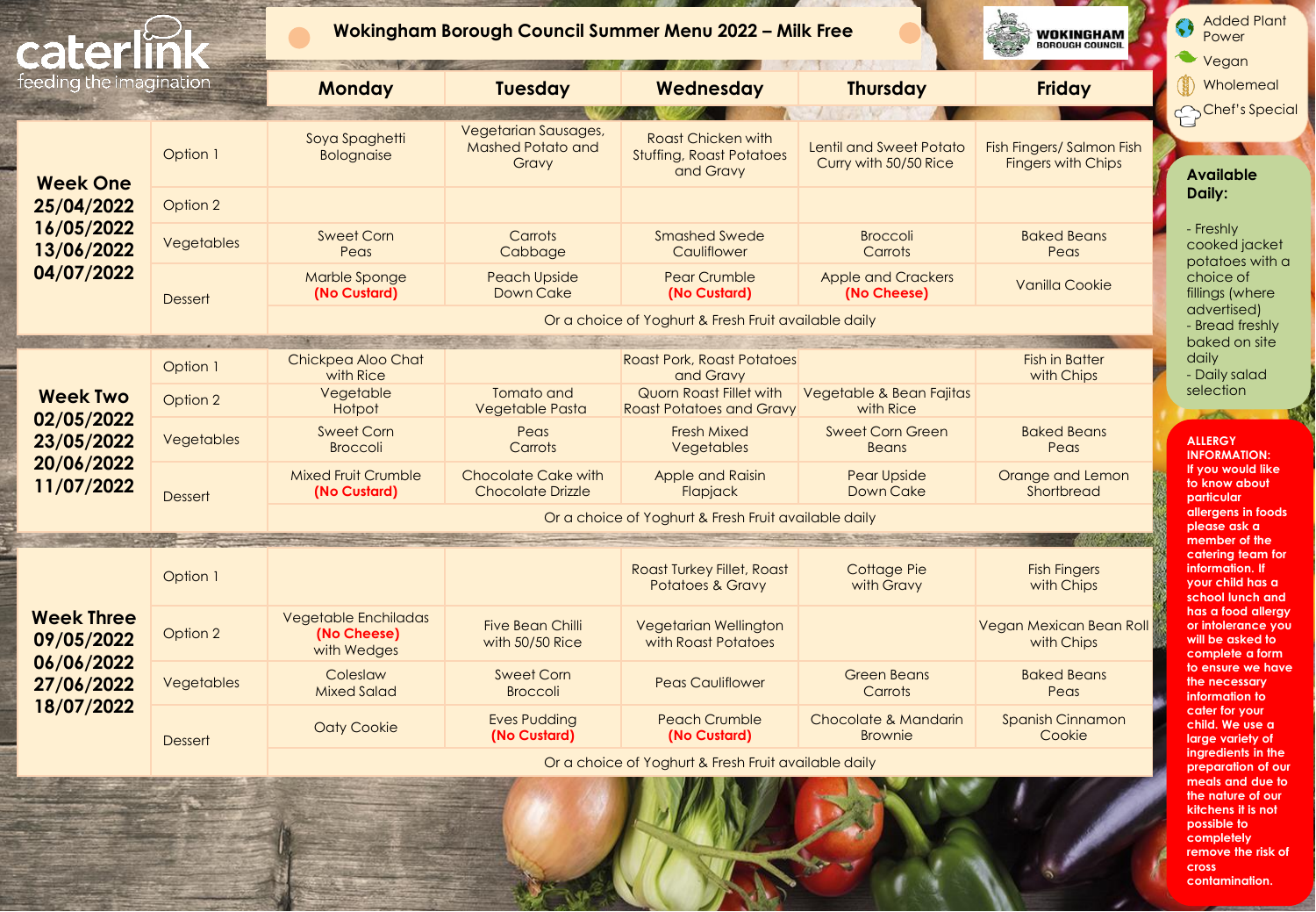|                |                                                                                   | WOKINGHAM<br><b>BOROUGH COUNCIL</b>                       |                                                                           |                                                  |                                                                                                                                                                                                                    |  |
|----------------|-----------------------------------------------------------------------------------|-----------------------------------------------------------|---------------------------------------------------------------------------|--------------------------------------------------|--------------------------------------------------------------------------------------------------------------------------------------------------------------------------------------------------------------------|--|
|                | <b>Monday</b>                                                                     | <b>Tuesday</b>                                            | Wednesday                                                                 | <b>Thursday</b>                                  | <b>Friday</b>                                                                                                                                                                                                      |  |
| Option 1       | <b>Jacket Potato with Baked</b><br><b>Beans or Tuna Mayonnaise</b><br>(No Cheese) | Vegetarian Sausages,<br><b>Mashed Potato and</b><br>Gravy | <b>Roast Chicken with</b><br><b>Stuffing, Roast Potatoes</b><br>and Gravy | Lentil and Sweet Potato<br>Curry with 50/50 Rice | Fish Fingers/ Salmon Fish<br><b>Fingers with Chips</b>                                                                                                                                                             |  |
| Option 2       |                                                                                   |                                                           |                                                                           |                                                  |                                                                                                                                                                                                                    |  |
| Vegetables     | <b>Sweet Corn</b><br>Peas                                                         | Carrots<br>Cabbage                                        | <b>Smashed Swede</b><br>Cauliflower                                       | <b>Broccoli</b><br>Carrots                       | <b>Baked Beans</b><br>Peas                                                                                                                                                                                         |  |
| <b>Dessert</b> | Marble Sponge<br>(No Custard)                                                     | <b>Peach Upside</b><br>Down Cake                          | <b>Pear Crumble</b><br>(No Custard)                                       | <b>Apple and Crackers</b><br>(No Cheese)         | Vanilla Cookie                                                                                                                                                                                                     |  |
|                |                                                                                   |                                                           |                                                                           |                                                  |                                                                                                                                                                                                                    |  |
| Option 1       | Chickpea Aloo Chat<br>with Rice                                                   |                                                           | and Gravy                                                                 |                                                  | <b>Fish in Batter</b><br>with Chips                                                                                                                                                                                |  |
| Option 2       | Vegetable Hotpot with<br><b>Rice</b>                                              | Tomato and<br>Vegetable Pasta                             | Quorn Roast Fillet with<br>Roast Potatoes and<br>Gravy                    | Vegetable & Bean Fajitas<br>with Rice            |                                                                                                                                                                                                                    |  |
| Vegetables     | <b>Sweet Corn</b><br><b>Broccoli</b>                                              | Peas<br>Carrots                                           | <b>Fresh Mixed</b><br>Vegetables                                          | <b>Sweet Corn Green</b><br><b>Beans</b>          | <b>Baked Beans</b><br>Peas                                                                                                                                                                                         |  |
| <b>Dessert</b> | <b>Mixed Fruit Crumble</b><br>(No Custard)                                        | <b>Chocolate Cake</b><br>with Chocolate Drizzle           | <b>Apple and Raisin</b><br>Flapjack                                       | <b>Pear Upside</b><br>Down Cake                  | Orange and Lemon<br>Shortbread                                                                                                                                                                                     |  |
|                | Or a choice of Yoghurt & Fresh Fruit available daily                              |                                                           |                                                                           |                                                  |                                                                                                                                                                                                                    |  |
| Option 1       |                                                                                   |                                                           | <b>Roast Turkey Fillet, Roast</b><br><b>Potatoes &amp; Gravy</b>          | Cottage Pie<br>with Gravy                        | <b>Fish Fingers</b><br>with Chips                                                                                                                                                                                  |  |
| Option 2       | <b>Vegetable Enchiladas</b><br>(No Cheese) with<br>Wedges                         | <b>Five Bean Chilli</b><br>with 50/50 Rice                | Vegetarian Wellington<br>with Roast Potatoes                              |                                                  | Vegan Mexican Bean Roll<br>with Chips                                                                                                                                                                              |  |
| Vegetables     | Coleslaw<br><b>Mixed Salad</b>                                                    | <b>Sweet Corn</b><br><b>Broccoli</b>                      | <b>Peas Cauliflower</b>                                                   | <b>Green Beans</b><br>Carrots                    | <b>Baked Beans</b><br>Peas                                                                                                                                                                                         |  |
| <b>Dessert</b> | <b>Oaty Cookie</b>                                                                | <b>Eves Pudding</b><br>(No Custard)                       | <b>Peach Crumble</b><br>(No Custard)                                      | Chocolate & Mandarin<br><b>Brownie</b>           | Spanish Cinnamon<br>Cookie                                                                                                                                                                                         |  |
|                |                                                                                   |                                                           |                                                                           |                                                  |                                                                                                                                                                                                                    |  |
|                | feeding the imagination                                                           |                                                           |                                                                           |                                                  | Wokingham Borough Council Summer Menu 2022 - Milk & Soya Free<br>Or a choice of Yoghurt & Fresh Fruit available daily<br><b>Roast Pork, Roast Potatoes</b><br>Or a choice of Yoghurt & Fresh Fruit available daily |  |

**remove the risk of cross contamination.**

**kitchens it is not possible to completely**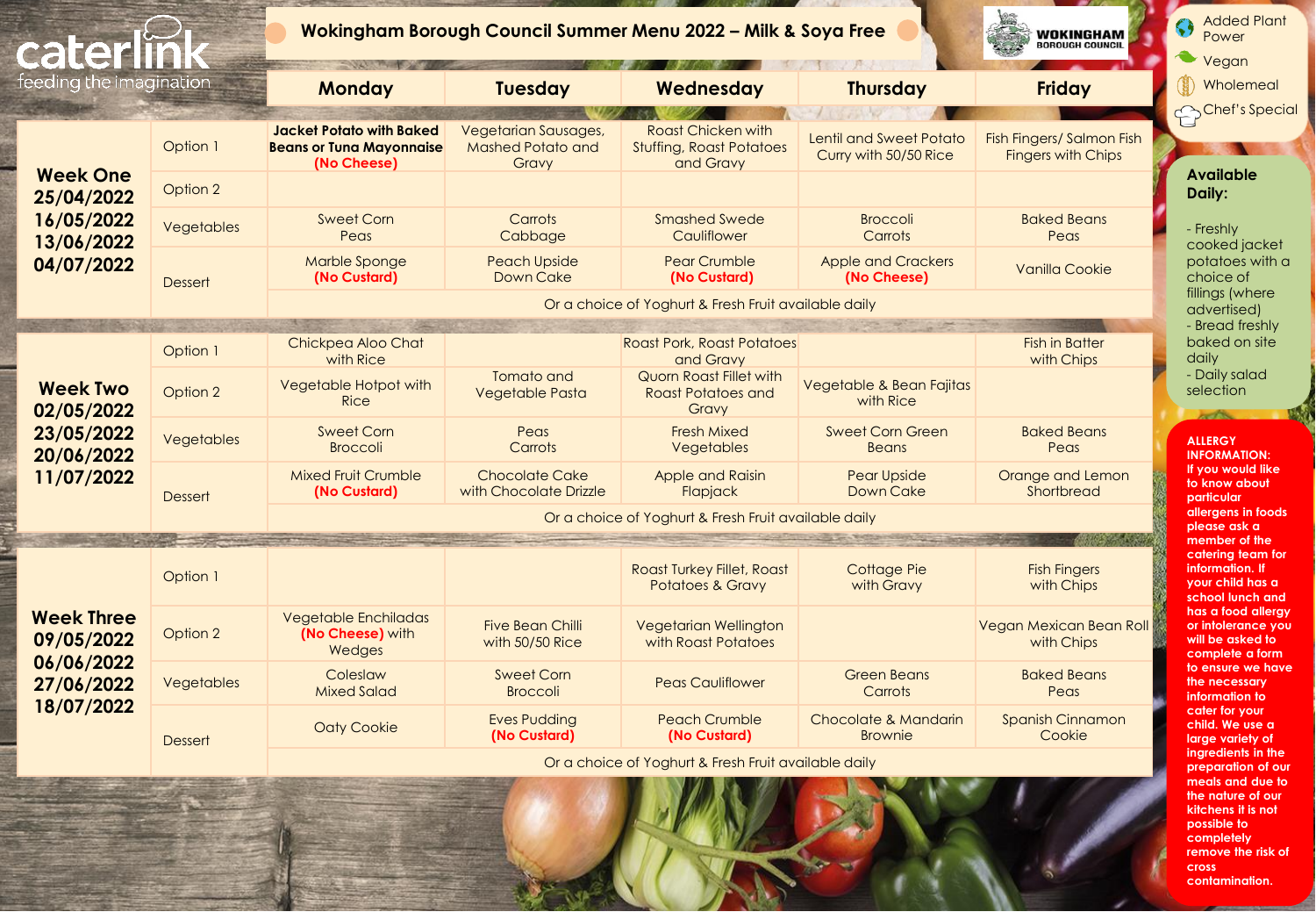| cater                                                       |                |                                                       |                                                           | Wokingham Borough Council Summer Menu 2022 - Soya Free                    |                                                         | WOKINGHAM<br><b>BOROUGH COUNCIL</b>                           |  |
|-------------------------------------------------------------|----------------|-------------------------------------------------------|-----------------------------------------------------------|---------------------------------------------------------------------------|---------------------------------------------------------|---------------------------------------------------------------|--|
| feeding the imagination                                     |                | <b>Monday</b>                                         | <b>Tuesday</b>                                            | Wednesday                                                                 | <b>Thursday</b>                                         | <b>Friday</b>                                                 |  |
|                                                             | Option 1       | Macaroni Cheese<br>(No Garlic Bread)                  |                                                           | <b>Roast Chicken with</b><br><b>Stuffing, Roast Potatoes</b><br>and Gravy | Chicken Tikka Curry<br>with 50/50 Rice                  | Fish Fingers/ Salmon Fish<br><b>Fingers with Chips</b>        |  |
| <b>Week One</b><br>25/04/2022                               | Option 2       |                                                       | Vegetarian Sausages,<br><b>Mashed Potato and</b><br>Gravy | Cheese & Pepper Whirl<br>with Roast Potatoes &<br>Gravy                   | <b>Lentil and Sweet Potato</b><br>Curry with 50/50 Rice | Wholemeal Cheese and<br><b>Tomato Quiche with Chips</b>       |  |
| 16/05/2022<br>13/06/2022                                    | Vegetables     | <b>Sweet Corn</b><br>Peas                             | Carrots<br>Cabbage                                        | <b>Smashed Swede</b><br>Cauliflower                                       | <b>Broccoli</b><br>Carrots                              | <b>Baked Beans</b><br>Peas                                    |  |
| 04/07/2022                                                  | <b>Dessert</b> | Marble Sponge with<br>Custard                         | <b>Peach Upside</b><br>Down Cake                          | <b>Pear Crumble</b><br>and Custard                                        | Apple, Cheese<br>and Crackers                           | Vanilla Cookie                                                |  |
|                                                             |                |                                                       |                                                           | Or a choice of Yoghurt & Fresh Fruit available daily                      |                                                         |                                                               |  |
|                                                             |                |                                                       |                                                           |                                                                           |                                                         |                                                               |  |
|                                                             | Option 1       | Chickpea Aloo Chat<br>with Rice                       |                                                           | <b>Roast Pork, Roast Potatoes</b><br>and Gravy                            |                                                         | <b>Fish in Batter</b><br>with Chips                           |  |
| <b>Week Two</b><br>02/05/2022                               | Option 2       | Vegetable Hotpot<br>with Rice                         | Tomato and<br>Vegetable Pasta                             | Quorn Roast Fillet with<br><b>Roast Potatoes and</b><br>Gravy             | Vegetable & Bean Fajitas<br>with Rice                   | <b>Cheese Frittata</b><br>with Chips                          |  |
| 23/05/2022<br>20/06/2022                                    | Vegetables     | Sweet Corn<br><b>Broccoli</b>                         | Peas<br>Carrots                                           | <b>Fresh Mixed</b><br><b>Vegetables</b>                                   | <b>Sweet Corn Green</b><br><b>Beans</b>                 | <b>Baked Beans</b><br>Peas                                    |  |
| 11/07/2022                                                  | Dessert        | Mixed Fruit Crumble and<br>Custard                    | <b>Chocolate Cake</b><br>with Chocolate Drizzle           | Apple and Raisin<br>Flapjack                                              | <b>Pear Upside</b><br>Down Cake                         | Orange and Lemon<br>Shortbread                                |  |
|                                                             |                | Or a choice of Yoghurt & Fresh Fruit available daily  |                                                           |                                                                           |                                                         |                                                               |  |
|                                                             |                |                                                       |                                                           |                                                                           |                                                         |                                                               |  |
|                                                             | Option 1       | <b>Cheese and Tomato</b><br><b>French Bread Pizza</b> |                                                           | <b>Roast Turkey Fillet, Roast</b><br><b>Potatoes &amp; Gravy</b>          | Cottage Pie<br>with Gravy                               | <b>Fish Fingers</b><br>with Chips                             |  |
| <b>Week Three</b><br>09/05/2022<br>06/06/2022<br>27/06/2022 | Option 2       | <b>Vegetable Enchiladas</b><br>with Wedges            | <b>Five Bean Chilli</b><br>with 50/50 Rice                | <b>Vegetarian Wellington</b><br>with Roast Potatoes                       | <b>Bake</b>                                             | Broccoli & Cheese Pasta Vegan Mexican Bean Roll<br>with Chips |  |
|                                                             | Vegetables     | Coleslaw<br><b>Mixed Salad</b>                        | <b>Sweet Corn</b><br><b>Broccoli</b>                      | <b>Peas Cauliflower</b>                                                   | <b>Green Beans</b><br>Carrots                           | <b>Baked Beans</b><br>Peas                                    |  |
| 18/07/2022                                                  | Dessert        | <b>Oaty Cookie</b>                                    | <b>Eves Pudding</b><br>and Custard                        | <b>Peach Crumble</b><br>and Custard                                       | Chocolate & Mandarin<br><b>Brownie</b>                  | Spanish Cinnamon<br>Cookie                                    |  |
|                                                             |                |                                                       |                                                           | Or a choice of Yoghurt & Fresh Fruit available daily                      |                                                         |                                                               |  |

meals and **d the nature of our kitchens it is not possible to completely remove the risk of cross contamination.**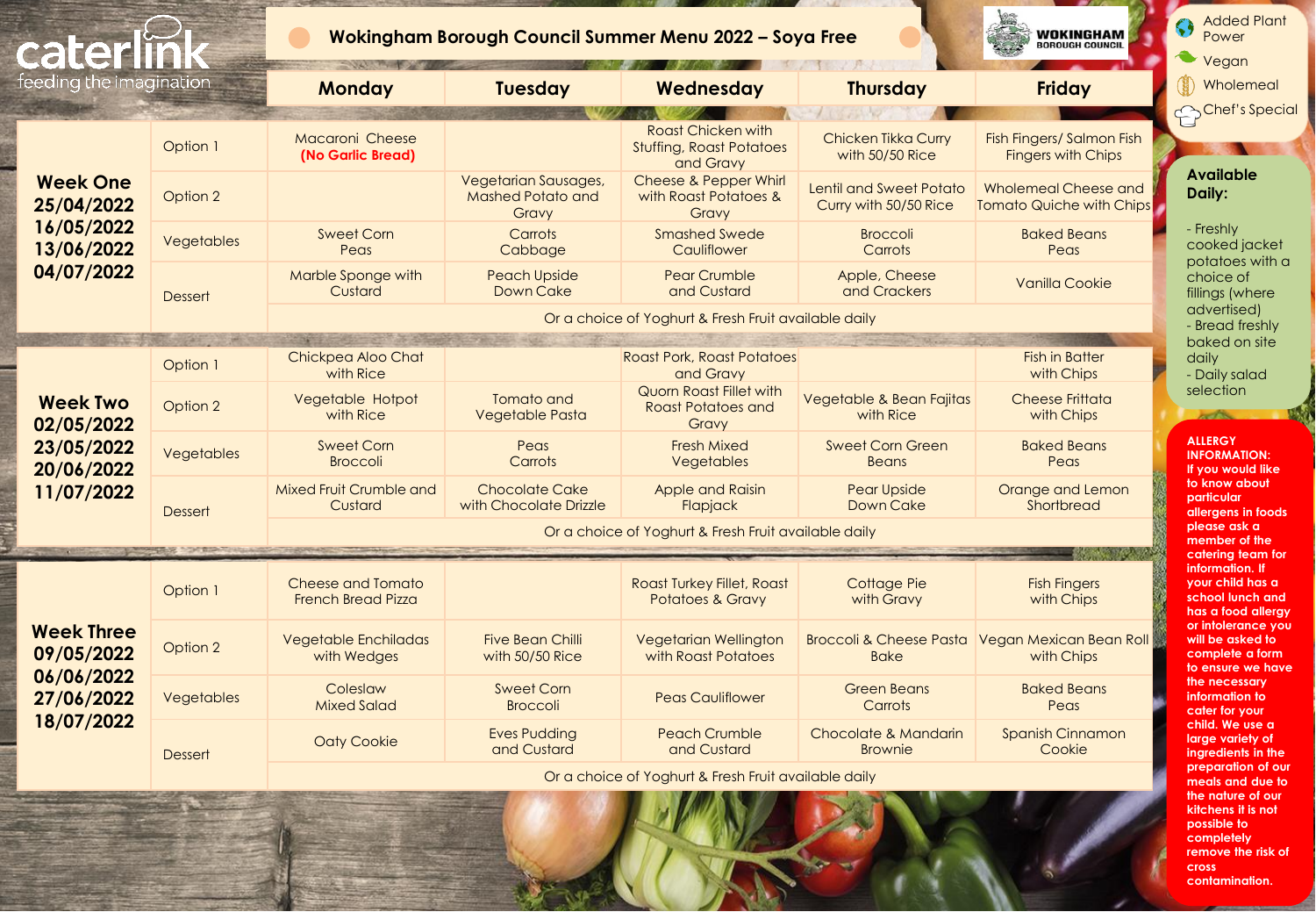| cater                                                       |                | Wokingham Borough Council Summer Menu 2022 - Fish Free | WOKINGHAM<br><b>BOROUGH COUNCIL</b>                       | <b>Added Plant</b><br>Power<br>Vegan                                      |                                                                               |                                                         |                                                                                 |  |
|-------------------------------------------------------------|----------------|--------------------------------------------------------|-----------------------------------------------------------|---------------------------------------------------------------------------|-------------------------------------------------------------------------------|---------------------------------------------------------|---------------------------------------------------------------------------------|--|
| feeding the imagination                                     |                | <b>Monday</b>                                          | <b>Tuesday</b>                                            | Wednesday                                                                 | <b>Thursday</b>                                                               | <b>Friday</b>                                           | Wholemeal                                                                       |  |
|                                                             |                |                                                        |                                                           |                                                                           |                                                                               |                                                         | Chef's Special                                                                  |  |
|                                                             | Option 1       | Macaroni Cheese with<br><b>Garlic Bread</b>            |                                                           | <b>Roast Chicken with</b><br><b>Stuffing, Roast Potatoes</b><br>and Gravy | Chicken Tikka Curry<br>with 50/50 Rice                                        |                                                         |                                                                                 |  |
| <b>Week One</b><br>25/04/2022                               | Option 2       | Soya Spaghetti<br><b>Bolognaise</b>                    | Vegetarian Sausages,<br><b>Mashed Potato and</b><br>Gravy | Cheese & Pepper Whirl<br>with Roast Potatoes &<br>Gravy                   | Lentil and Sweet Potato<br>Curry with 50/50 Rice                              | Wholemeal Cheese and<br><b>Tomato Quiche with Chips</b> | <b>Available</b><br>Daily:                                                      |  |
| 16/05/2022<br>13/06/2022                                    | Vegetables     | <b>Sweet Corn</b><br>Peas                              | Carrots<br>Cabbage                                        | <b>Smashed Swede</b><br>Cauliflower                                       | <b>Broccoli</b><br>Carrots                                                    | <b>Baked Beans</b><br>Peas                              | - Freshly<br>cooked jacket<br>potatoes with a                                   |  |
| 04/07/2022                                                  | <b>Dessert</b> | Marble Sponge<br>with Custard                          | <b>Peach Upside</b><br>Down Cake                          | <b>Pear Crumble</b><br>and Custard                                        | Apple, Cheese<br>and Crackers                                                 | <b>Vanilla Cookie</b>                                   | choice of<br>fillings (where                                                    |  |
|                                                             |                |                                                        |                                                           | Or a choice of Yoghurt & Fresh Fruit available daily                      |                                                                               |                                                         | advertised)<br>- Bread freshly                                                  |  |
|                                                             |                |                                                        |                                                           |                                                                           |                                                                               |                                                         | baked on site                                                                   |  |
|                                                             | Option 1       | Chickpea Aloo Chat<br><b>With Rice</b>                 |                                                           | and Gravy                                                                 | Roast Pork, Roast Potatoes Chicken and Red Pepper<br><b>Pizza with Wedges</b> |                                                         | daily<br>- Daily salad                                                          |  |
| <b>Week Two</b><br>02/05/2022                               | Option 2       | Vegetable<br>Hotpot                                    | Tomato and<br>Vegetable Pasta                             | Quorn Roast Fillet with<br><b>Roast Potatoes and</b><br>Gravy             | Vegetable & Bean Fajitas<br>with Rice                                         | <b>Cheese Frittata</b><br>with Chips                    | selection                                                                       |  |
| 23/05/2022<br>20/06/2022                                    | Vegetables     | <b>Sweet Corn</b><br><b>Broccoli</b>                   | Peas<br>Carrots                                           | <b>Fresh Mixed</b><br><b>Vegetables</b>                                   | <b>Sweet Corn Green</b><br><b>Beans</b>                                       | <b>Baked Beans</b><br>Peas                              | <b>ALLERGY</b><br><b>INFORMATION:</b><br>If you would like                      |  |
| 11/07/2022                                                  | Dessert        | <b>Mixed Fruit Crumble</b><br>and Custard              | <b>Chocolate Cake</b><br>with Chocolate Drizzle           | Apple and Raisin<br>Flapjack                                              | <b>Pear Upside</b><br>Down Cake                                               | Orange and Lemon<br>Shortbread                          | to know about<br>particular<br>allergens in foods                               |  |
|                                                             |                | Or a choice of Yoghurt & Fresh Fruit available daily   |                                                           |                                                                           |                                                                               |                                                         |                                                                                 |  |
|                                                             |                |                                                        |                                                           |                                                                           |                                                                               |                                                         | member of the<br>catering team for                                              |  |
|                                                             | Option 1       | <b>Cheese and Tomato</b><br><b>French Bread Pizza</b>  | Lemon Turkey Stuffed Pitta<br><b>Pouch with Couscous</b>  | <b>Roast Turkey Fillet, Roast</b><br><b>Potatoes &amp; Gravy</b>          | <b>Cottage Pie</b><br>with Gravy                                              |                                                         | information. If<br>vour child has a<br>school lunch and<br>has a food allergy   |  |
| <b>Week Three</b><br>09/05/2022<br>06/06/2022<br>27/06/2022 | Option 2       | <b>Vegetable Enchiladas</b><br>with Wedges             | <b>Five Bean Chilli</b><br>with 50/50 Rice                | <b>Vegetarian Wellington</b><br>with Roast Potatoes                       | <b>Broccoli &amp; Cheese</b><br>Pasta Bake                                    | Vegan Mexican Bean Roll<br>with Chips                   | or infolerance you<br>will be asked to<br>complete a form<br>to ensure we have  |  |
|                                                             | Vegetables     | Coleslaw<br><b>Mixed Salad</b>                         | <b>Sweet Corn</b><br><b>Broccoli</b>                      | <b>Peas Cauliflower</b>                                                   | <b>Green Beans</b><br>Carrots                                                 | <b>Baked Beans</b><br>Peas                              | the necessary<br>information to<br>cater for your                               |  |
| 18/07/2022                                                  | <b>Dessert</b> | Oaty Cookie #                                          | <b>Eves Pudding</b><br>and Custard                        | <b>Peach Crumble</b><br>and Custard                                       | Chocolate & Mandarin<br><b>Brownie</b>                                        | <b>Spanish Cinnamon</b><br>Cookie                       | child. We use a<br>large variety of<br>ingredients in the<br>preparation of our |  |
|                                                             |                |                                                        | Or a choice of Yoghurt & Fresh Fruit available daily      |                                                                           |                                                                               |                                                         |                                                                                 |  |

**the nature of kitchens it is not possible to completely remove the risk of cross contamination.**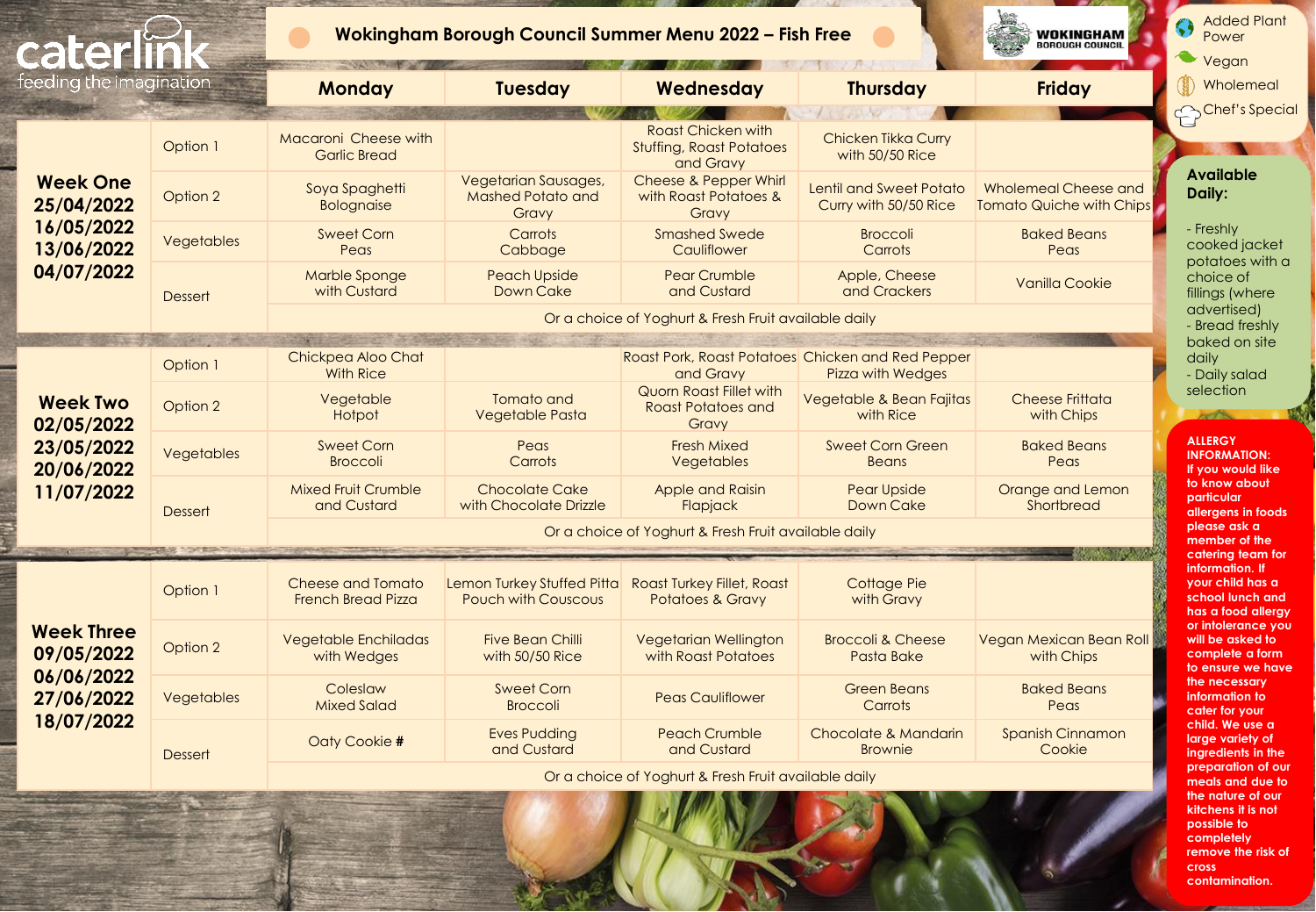

**contamination.**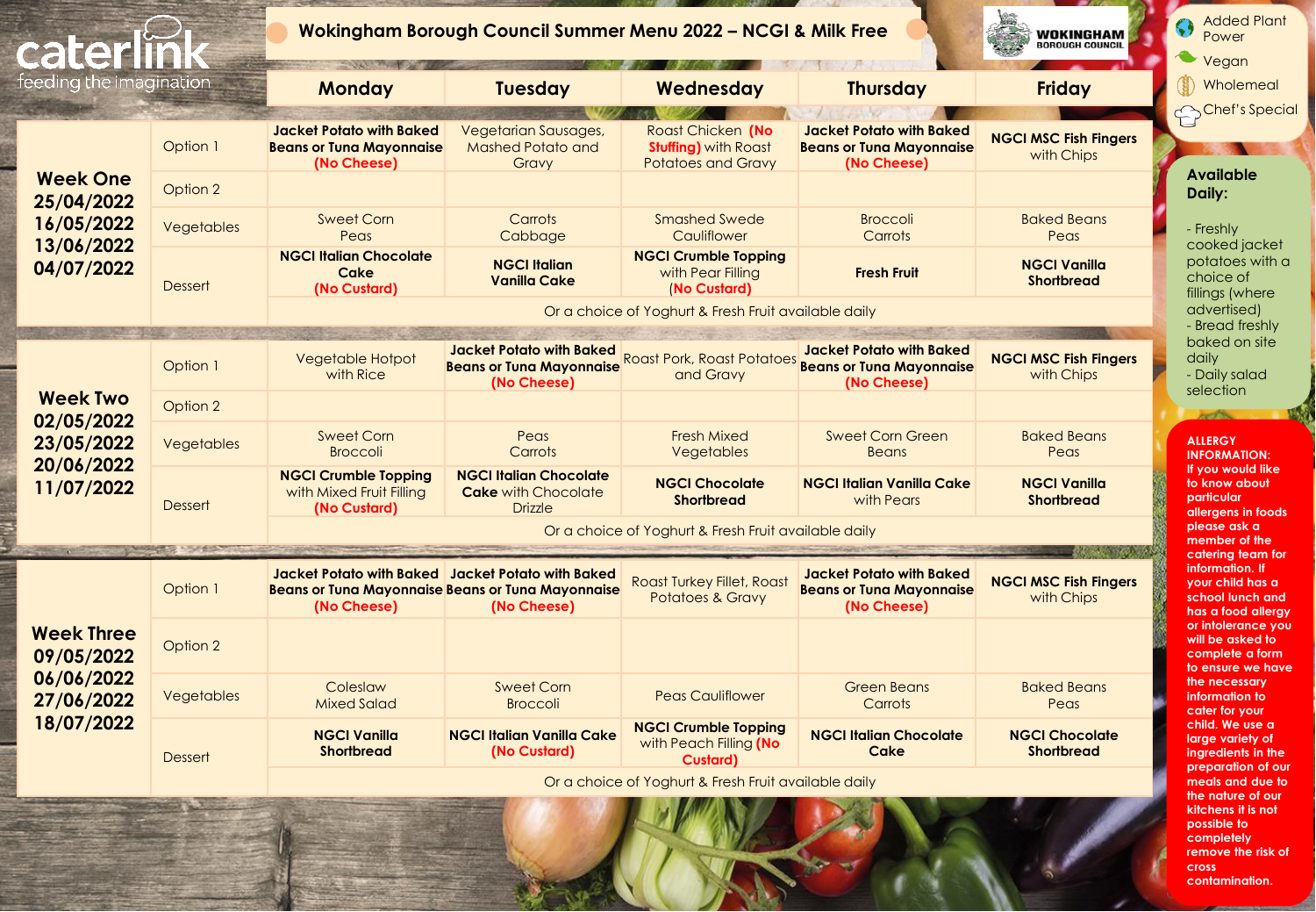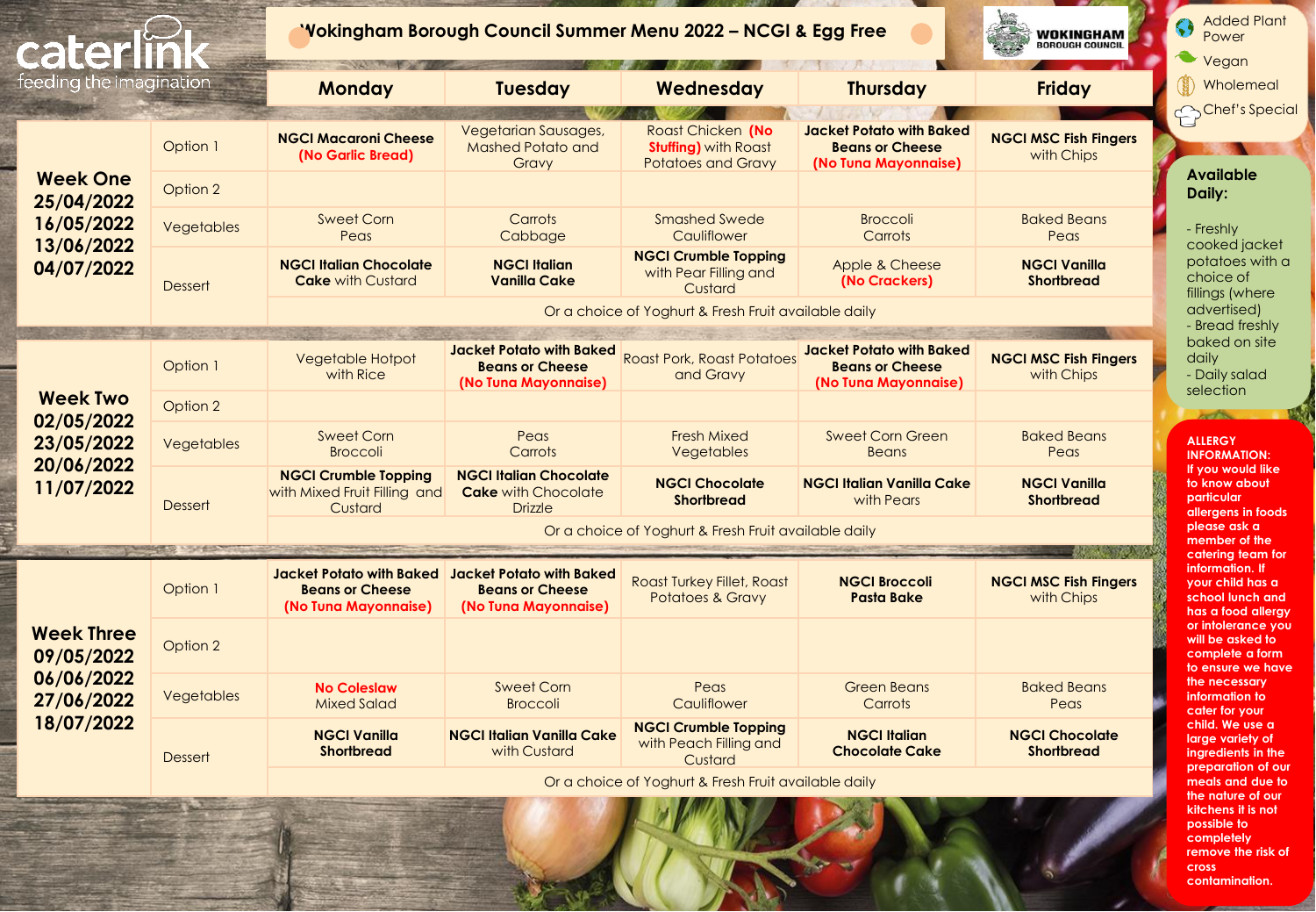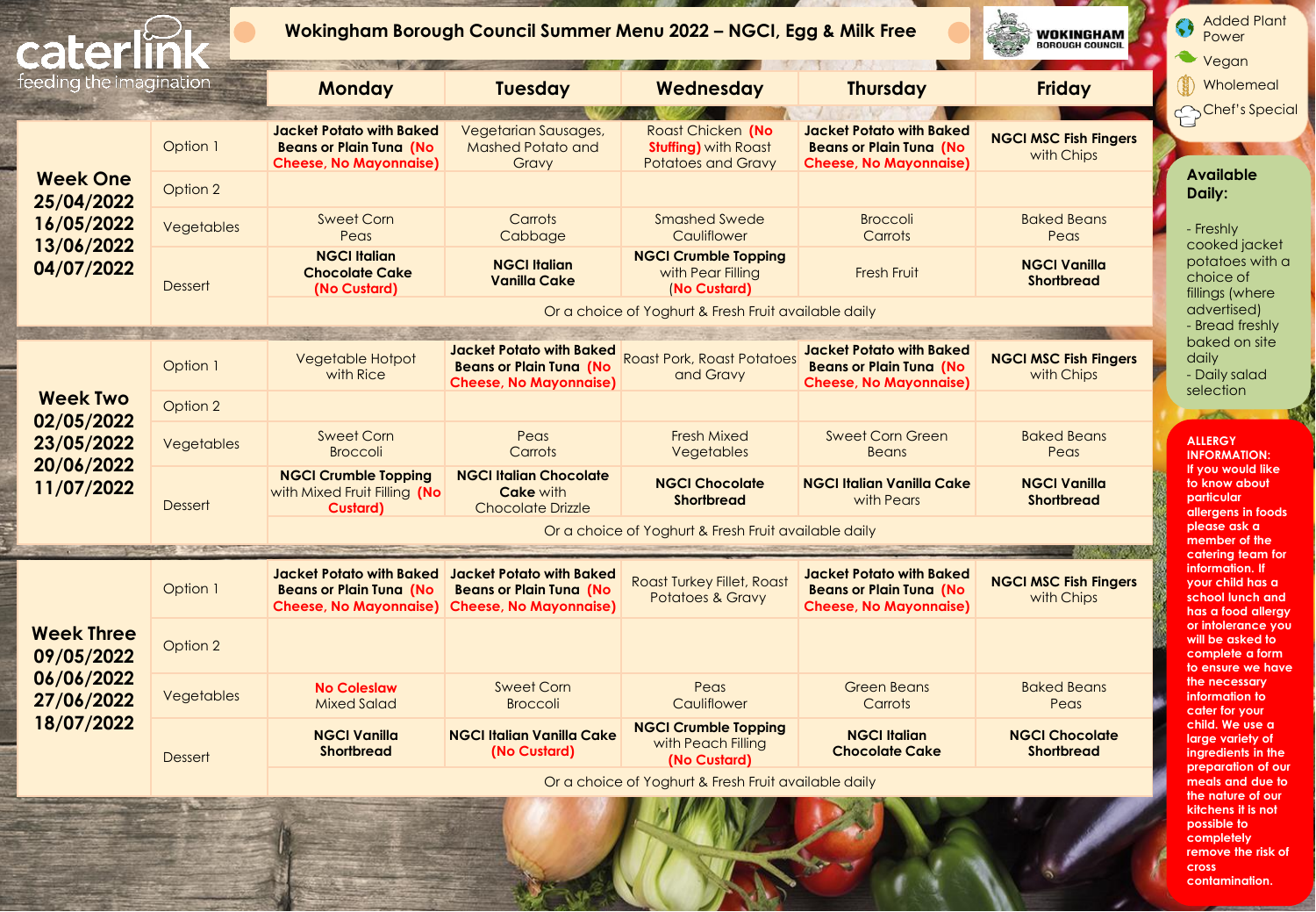| cater                                                     |                | Wokingham Borough Council Summer Menu 2022 - Egg, Milk & Soya<br>WOKINGHAM<br><b>BOROUGH COUNCIL</b> |                                                           |                                                                    |                                                  |                                                        |  |
|-----------------------------------------------------------|----------------|------------------------------------------------------------------------------------------------------|-----------------------------------------------------------|--------------------------------------------------------------------|--------------------------------------------------|--------------------------------------------------------|--|
| feeding the imagination                                   |                | <b>Monday</b>                                                                                        | <b>Tuesday</b>                                            | Wednesday                                                          | <b>Thursday</b>                                  | <b>Friday</b>                                          |  |
|                                                           | Option 1       | <b>Jacket Potato with Beans</b><br>or Plain Tuna (No<br><b>Mayonnaise, No Cheese)</b>                | Vegetarian Sausages,<br><b>Mashed Potato and</b><br>Gravy | Roast Chicken with<br><b>Stuffing, Roast Potatoes</b><br>and Gravy | Lentil and Sweet Potato<br>Curry with 50/50 Rice | Fish Fingers/ Salmon Fish<br><b>Fingers with Chips</b> |  |
| <b>Week One</b><br>25/04/2022                             | Option 2       |                                                                                                      |                                                           |                                                                    |                                                  |                                                        |  |
| 16/05/2022<br>13/06/2022                                  | Vegetables     | <b>Sweet Corn</b><br>Peas                                                                            | Carrots<br>Cabbage                                        | <b>Smashed Swede</b><br>Cauliflower                                | <b>Broccoli</b><br>Carrots                       | <b>Baked Beans</b><br>Peas                             |  |
| 04/07/2022                                                | <b>Dessert</b> | <b>NGCI Italian Chocolate</b><br><b>Cake (No Custard)</b>                                            | <b>NGCI Italian Vanilla Cake</b><br>with Peaches          | <b>Pear Crumble</b><br>(No Custard)                                | <b>Apple and Crackers</b><br>(No Cheese)         | Vanilla<br>Cookie                                      |  |
|                                                           |                |                                                                                                      |                                                           | Or a choice of Yoghurt & Fresh Fruit available daily               |                                                  |                                                        |  |
|                                                           | Option 1       | Chickpea Aloo Chat<br>with Rice                                                                      |                                                           | <b>Roast Pork, Roast Potatoes</b><br>and Gravy                     |                                                  | <b>Fish in Batter</b><br>with Chips                    |  |
| <b>Week Two</b><br>02/05/2022<br>23/05/2022<br>20/06/2022 | Option 2       | Vegetable Hotpot<br>with Rice                                                                        | Tomato and<br><b>Vegetable Pasta</b>                      | Quorn Roast Fillet with<br><b>Roast Potatoes and</b><br>Gravy      | Vegetable & Bean Fajitas<br>with Rice            |                                                        |  |
|                                                           | Vegetables     | <b>Sweet Corn</b><br><b>Broccoli</b>                                                                 | Peas<br>Carrots                                           | <b>Fresh Mixed</b><br>Vegetables                                   | <b>Sweet Corn Green</b><br><b>Beans</b>          | <b>Baked Beans</b><br>Peas                             |  |
| 11/07/2022                                                | <b>Dessert</b> | <b>Mixed Fruit Crumble</b><br>(No Custard)                                                           | <b>NGCI Italian</b><br><b>Chocolate Cake</b>              | Apple and Raisin<br>Flapjack                                       | <b>NGCI Italian Vanilla Cake</b><br>with Pears   | Orange and Lemon<br>Shortbread                         |  |
|                                                           |                |                                                                                                      |                                                           | Or a choice of Yoghurt & Fresh Fruit available daily               |                                                  |                                                        |  |
|                                                           | Option 1       |                                                                                                      |                                                           | <b>Roast Turkey Fillet, Roast</b><br><b>Potatoes &amp; Gravy</b>   | Cottage Pie<br>with Gravy                        | <b>Fish Fingers</b><br>with Chips                      |  |
| <b>Week Three</b><br>09/05/2022                           | Option 2       | <b>Vegetable Enchiladas</b><br>with Wedges                                                           | <b>Five Bean Chilli</b><br>with 50/50 Rice                | Vegetarian Wellington<br>with Roast Potatoes                       |                                                  | Vegan Mexican Bean Roll<br>with Chips                  |  |
| 06/06/2022<br>27/06/2022<br>18/07/2022                    | Vegetables     | <b>No Coleslaw</b><br><b>Mixed Salad</b>                                                             | Sweet Corn<br><b>Broccoli</b>                             | Peas<br>Cauliflower                                                | <b>Green Beans</b><br>Carrots                    | <b>Baked Beans</b><br>Peas                             |  |
|                                                           | <b>Dessert</b> | <b>Oaty Cookie</b>                                                                                   | <b>NGCI Italian Vanilla Cake</b><br>#NGCI11 (No Custard)  | <b>Peach Crumble</b><br>(No Custard)                               | <b>NGCI Italian</b><br><b>Chocolate Cake</b>     | <b>Spanish Cinnamon</b><br>Cookie                      |  |
|                                                           |                |                                                                                                      |                                                           | Or a choice of Yoghurt & Fresh Fruit available daily               |                                                  |                                                        |  |

**possible to completely remove the risk of** 

**cross contamination.**